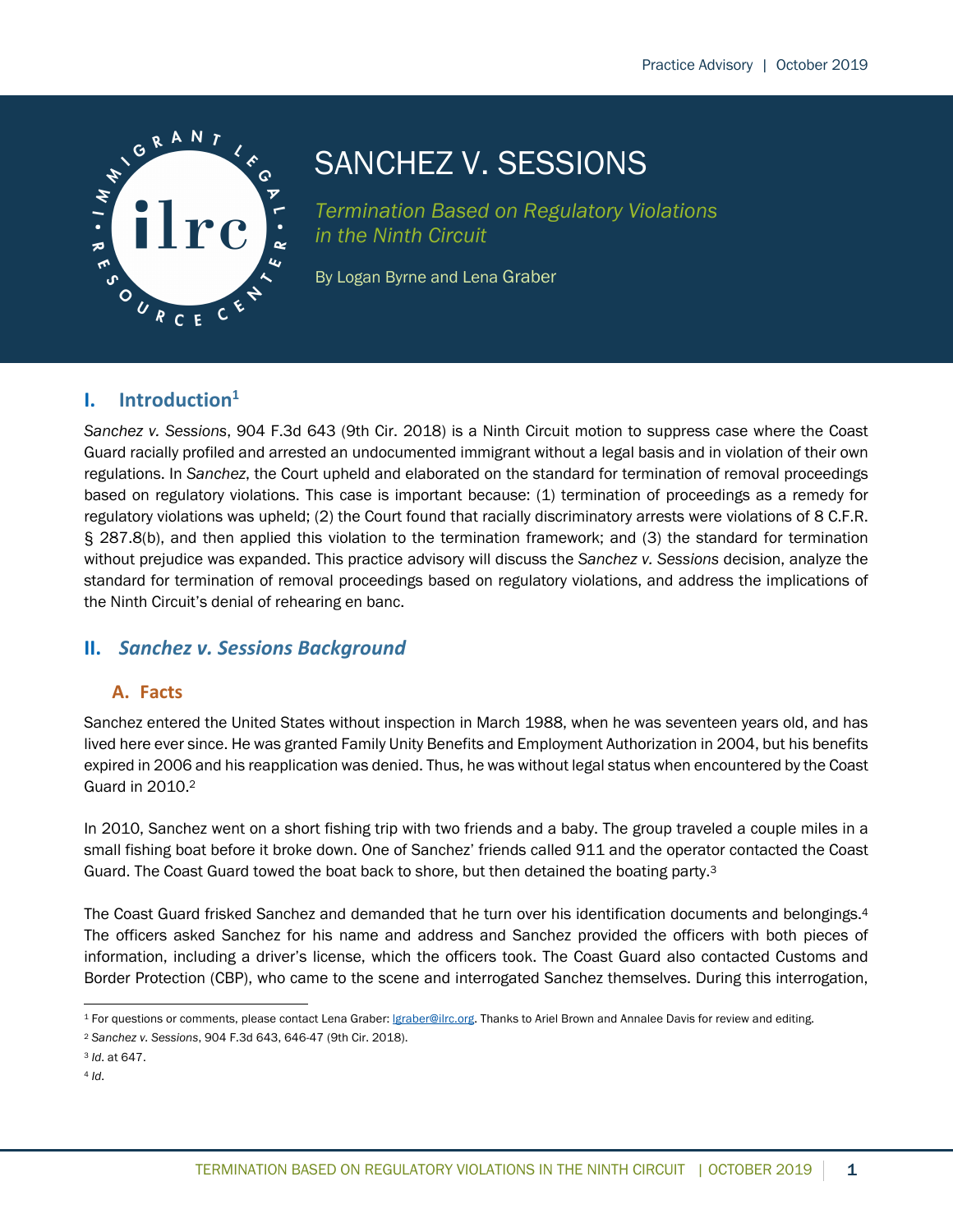Sanchez told the CBP officers that he entered the United States without inspection. Sanchez was released later that evening.5

Subsequent to his release, Sanchez was served with a Notice to Appear for removal hearings. At the hearing, the government submitted CBP's Form I-213 into evidence to establish Sanchez' nationality.6 Sanchez filed a motion to suppress and terminate removal proceedings, claiming that the Coast Guard arrested him solely based on race, in an egregious violation of the Fourth Amendment. Sanchez also claimed that the detention violated 8 C.F.R. § 287.8(b) and so the proceedings should be terminated because the agency violated its own regulation. The Immigration Judge (IJ) found that Sanchez failed to establish a prima facie case for both arguments. Sanchez appealed to the BIA unsuccessfully and then petitioned the Ninth Circuit for review. The petition for review was granted, the Ninth Circuit ruled in favor of Sanchez, and the case was remanded for further proceedings.<sup>7</sup>

#### **B. Procedural History**

*Sanchez v. Sessions* has a somewhat unusual procedural history once it reached the Ninth Circuit. The Ninth Circuit granted Sanchez' petition for review in August 2017.8 However, following the death of the Honorable Judge Pregerson, this decision was vacated in July 2018 and replaced by a reconstituted panel decision in September 2018.9 Then the Court sua sponte requested a vote on rehearing the case en banc. The rehearing was denied, but the justices issued a lengthy written argument over the decision, published in April 2019.10 This practice advisory discusses the most recent decision from the Ninth Circuit and addresses the discussion included in the denial of re-hearing en banc.

### **C. Motions to Suppress in Immigration Proceedings**

In removal proceedings, the evidence at stake to be suppressed is most often ICE or CBP's own record of an admission of alienage that followed an unlawful search, seizure, or interrogation. However, sometimes the evidence involves physical documents obtained in an illegal search, or some other evidence of foreign birth or immigration status that was obtained as a result of unlawful conduct. A motion to suppress and a motion to terminate proceedings should be filed at the same time because the information being suppressed is frequently the only evidence that ICE possess showing removability. Once the evidence is excluded from proceedings, the case must be terminated because ICE cannot meet its burden.

Aside from egregious Fourth Amendment violations, there is a separate basis for exclusion of evidence in removal proceedings based on regulatory violations by the agency.11 The Board of Immigration Appeals has held that evidence gathered in violation of a federal regulation is suppressible if (1) the regulation was created to serve "a

<sup>5</sup> *Sanchez*, 904 F.3d at 646-47, 648.

<sup>&</sup>lt;sup>6</sup> The I-213 is a record of an encounter or arrest of an individual by an immigration officer, including details such as how the person was taken into custody and any details they admitted during that time. Frequently, the I-213 includes admissions of alienage and is the primary source of evidence relied upon in removal hearings.

<sup>7</sup> *Sanchez*, 904 F.3d at 647-48, 656-57.

<sup>8</sup> *Sanchez v. Sessions*, 870 F.3d 901, 912 (9th Cir. 2017).

<sup>9</sup> In the revised panel decision, Judge Paez wrote a concurrence endorsing, and quoting in its entirety, Judge Pregerson's previous opinion regarding the unfairness of the government encouraging people to apply for immigration relief, and then using that as evidence against them in removal proceedings. *Sanchez*, 904 F.3d at 657-58.

<sup>10</sup> *Sanchez v. Barr*, 919 F.3d 1193 (9th Cir. 2019).

<sup>11</sup> Only federal officers or agencies governed by immigration regulations are required to follow them (in contrast to, for example, a local police officer). In *Sanchez*, the court held that the Coast Guard officers were acting as immigration officers within the meaning of the regulations, and thus DHS could be held accountable for their violations of the agency's immigration regulations through a motion to terminate. *Sanchez*, 904 F.3d at 649.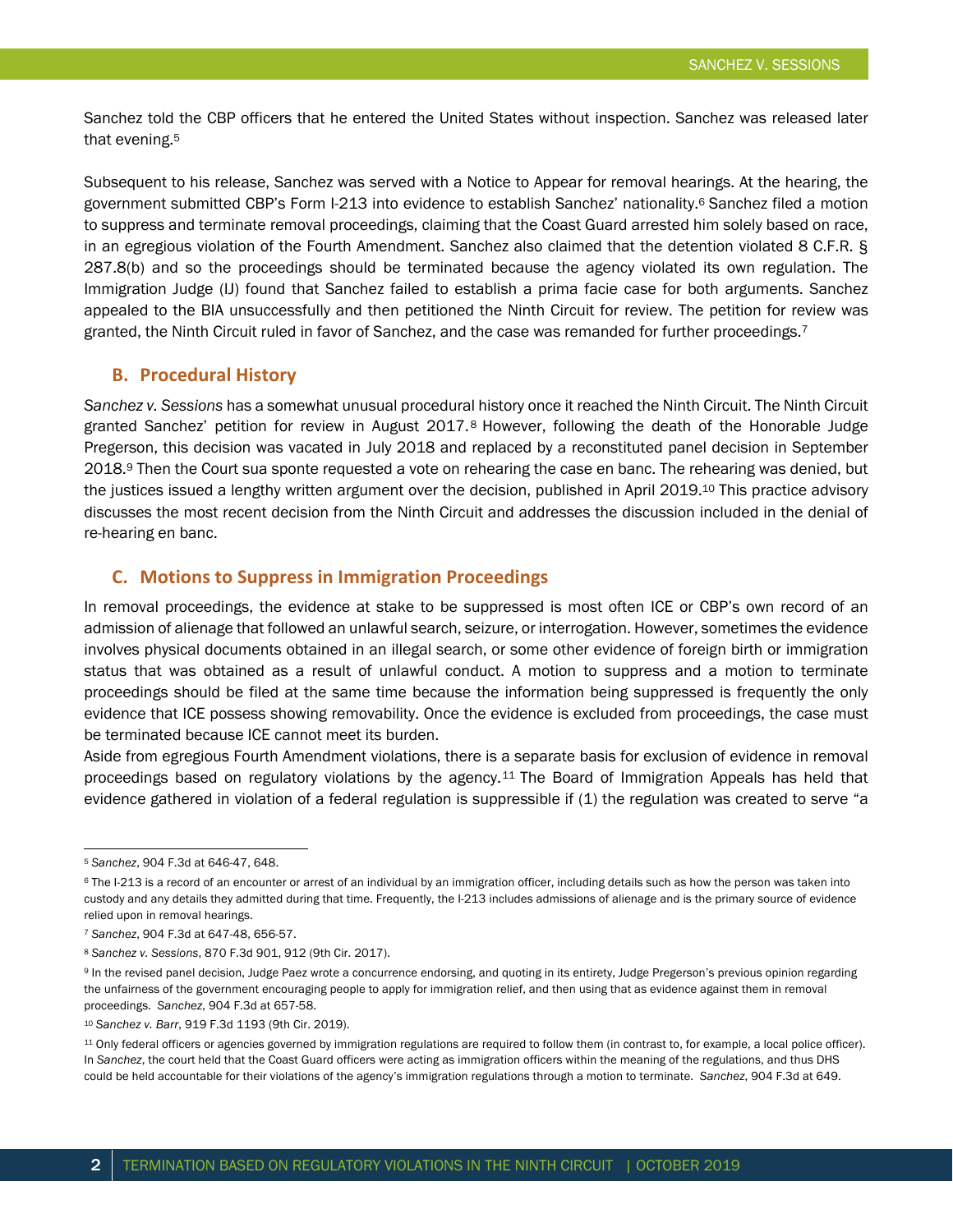purpose of benefit to the alien," and (2) the regulatory violation "prejudiced interests of the alien which were protected by the regulation."12

Furthermore, an immigration judge can terminate removal proceedings for a variety of reasons. A respondent will typically file a motion to terminate based on the agency's failure to adequately mount their case in one way or another, which may include substantive and procedural defects.13 Additionally, under *Matter of Garcia-Flores*, termination may be warranted when the agency has violated its own regulations, if those regulations "serve a purpose of benefit to the alien" and if the violation "prejudiced interests of the alien which were protected by the regulation."14 This test is functionally identical to the rule for excluding evidence resulting from regulatory violations discussed above. Indeed, *Matter of Garcia-Flores* acknowledged that both exclusion of evidence and termination or invalidation of the proceedings could flow from regulatory violations.15

In *Sanchez*, the Court upheld and applied the test for exclusion of evidence based on regulatory violations, holding that Sanchez had made a prima facie showing that the exclusionary rule elements were satisfied and that ICE's evidence could be suppressed.<sup>16</sup> Specifically, the Court found that the Coast Guard violated 8 C.F.R. § 287.8(b)(2) by detaining Sanchez without any reasonable suspicion that he lacked lawful immigration status.17 See Section A below. However, the Court found that even if the evidence Sanchez sought to suppress was excluded, Sanchez' alienage could have been independently established by other evidence, namely his Family Unity applications from years before. Thus, the violation did not actually prejudice Sanchez in these proceedings. Thereupon, the Court turned to the question of whether the proceedings could be terminated because of the regulatory violations in question, regardless of whether there was admissible evidence of Sanchez' alienage. Adopting a modification of the standard for termination, the Court found that egregious regulatory violations may justify termination of proceedings, even without prejudice to the respondent. See Section B below.

#### **III. Analysis**

#### **A. Exclusion of Evidence Based on a Regulatory Violation**

In *Sanchez*, although the facts centered on an unlawful seizure without reasonable suspicion, the Court performed its entire analysis in the context of a regulatory violation, instead of the usual Fourth Amendment egregiousness analysis.18 Under prior Ninth Circuit precedent, three elements must be satisfied in order for evidence to be suppressed because of a regulatory violation: (1) the agency violated a regulation; (2) the regulation was created to serve a "purpose of benefit to the alien"; and (3) the regulatory violation "prejudiced interests of the alien which

<sup>12</sup> *Matter of Garcia-Flores*, 17 I. & N. Dec. 325, 327-29 (BIA 1980).

<sup>&</sup>lt;sup>13</sup> Termination with prejudice means that the government cannot restart the removal proceedings based on allegations that have already been made. Termination *with* prejudice is most common in cases relying on a criminal conviction, where once the underlying conviction changes, there is a basis for termination and the court prevents ICE from asserting that removal ground again. Termination *without* prejudice means that the government can restart the removal proceedings after the case is terminated, but the government has to start over with a new Notice to Appear.

<sup>14</sup> *Garcia-Flores*, 17 I. & N. Dec. at 327-29 (citing and adopting the rule from *United States v. Calderon-Medina*, 591 F.2d 529, 531-32 (9th Cir. 1979)).

<sup>15</sup> Id.

<sup>16</sup> *Sanchez*, 904 F.3d at 650.

<sup>17</sup> *Id.* 8 C.F.R. § 287.8(b)(2) provides that: "If the immigration officer has a reasonable suspicion, based on specific articulable facts, that the person being questioned is, or is attempting to be, engaged in an offense against the United States or is an alien illegally in the United States, the immigration officer may briefly detain the person for questioning."

<sup>18</sup> The original Ninth Circuit *Sanchez* decision analyzed the case as a Fourth Amendment question. *See Sanchez v. Sessions*, 870 F.3d 901, 912 (9th Cir. 2017).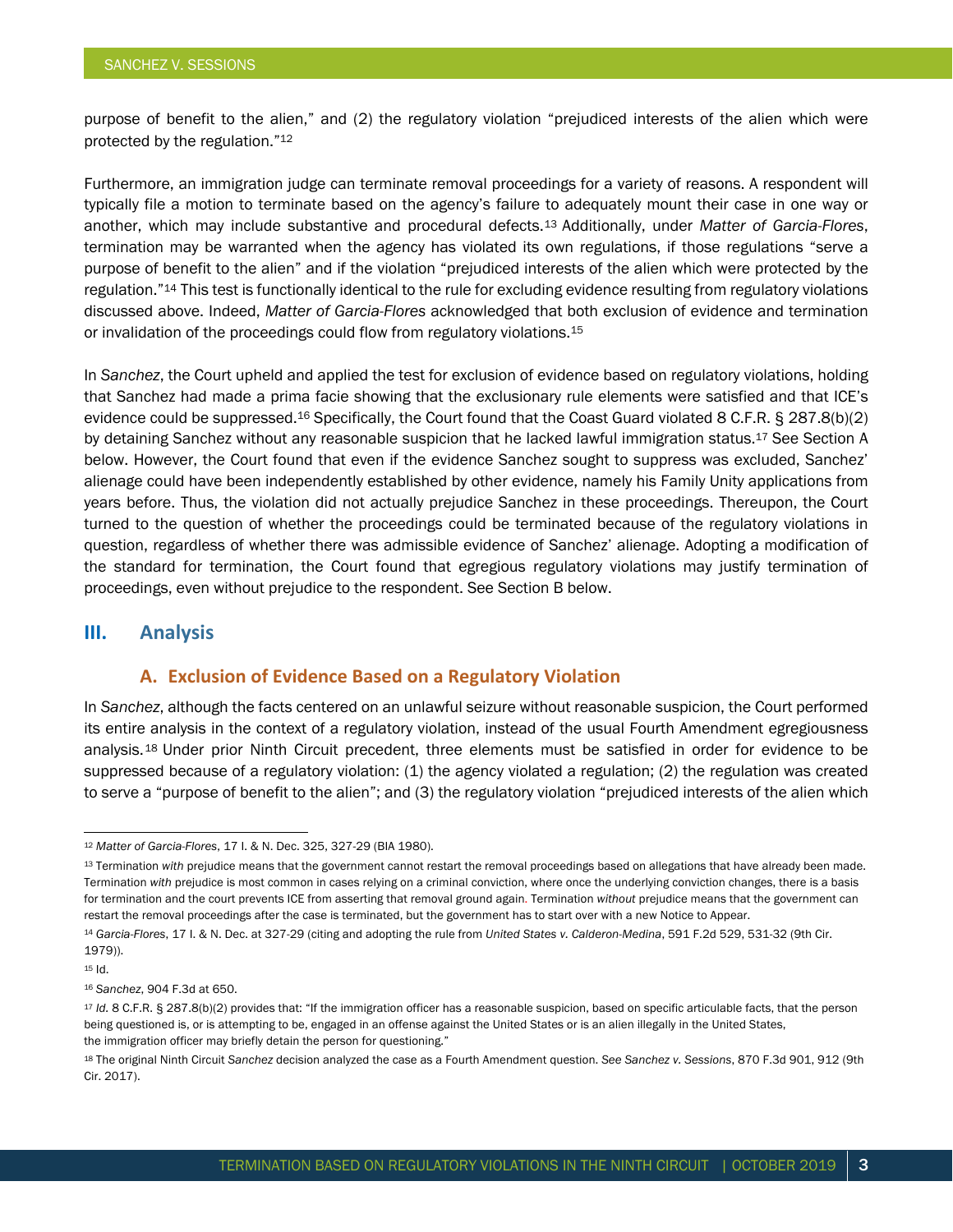were protected by the regulation."19 In *Sanchez*, the Court concluded that Sanchez made a prima facie showing that all three of these conditions had been met.20

Sanchez satisfied the first prong of the test because he made a prima facie showing that the Coast Guard violated 8 C.F.R. § 287.8(b)(2). 8 C.F.R. § 287.8(b)(2) requires reasonable suspicion that a person is unlawfully present in the country based on "specific articulable facts" before officers can detain a person. The Court said, "It is beyond question that detentions and interrogations based on racial or ethnic profiling and stereotyping egregiously violate § 287.8(b)(2)'s requirement that all detentions be based on reasonable suspicion." The Court emphasized that "race and ethnicity alone can never serve as the basis for reasonable suspicion."21

Sanchez was able to show that the regulation at 8 C.F.R. § 287.8(b)(2) was created for the benefit of petitioners like him, under the second prong of this test, because the regulation was designed to parallel the Fourth Amendment's search and seizure standards. The Court ruled that 8 C.F.R. 287.8(b)(2) "was promulgated for the benefit of petitioners like Sanchez," and so the second prong of the test was satisfied. Finally, Sanchez satisfied the third prong of the test because "the regulation [was] mandated by the Constitution, [so] prejudice may be assumed."22

These holdings are significant because the Court found prima facie evidence of a racially motivated arrest based mainly on the fact that the officers lacked any particular reason to detain Sanchez, and that they called CBP. Sanchez alleged that the seizure was based on his race, and the Court agreed. This clear finding from the Court supports practitioners moving for suppression and termination when ICE stops their Latinx or other non-white clients without justification, because it shows that the court can recognize the operation of racial prejudice even without specific evidence about officers using racial slurs or other more blatant evidence of animus.<sup>23</sup>

However, the Court held that Sanchez' Family Unity Benefits and Employment Authorization applications were admissible to prove alienage and were unrelated to the unlawful arrest. Thus, the Court found that suppression of the Form I-213 would not help Sanchez because the government would still be able to prove that he entered the country without inspection.24

### **B. Termination of Proceedings**

In the Ninth Circuit, prior to *Sanchez*, the standard for when a court should terminate removal proceedings because of regulatory violations by the agency was identical to the test for exclusion of evidence based on regulatory

<sup>19</sup> *Chuyon Yon Hong v. Mukasey*, 518 F.3d 1030, 1035-36 (9th Cir. 2008) (applying the regulatory exclusionary rule from *Matter of Garcia-Flores*). When the BIA adopted this rule from *Calderon-Medina*, supra fn. 15, the test was phrased with only two elements: (1) the regulation was created to serve "a purpose of benefit to the alien," and (2) the regulatory violation "prejudiced interests of the alien which were protected by the regulation." *See Garcia-Flores*, 17 I. & N. Dec. at 327-29. These tests are equivalent; the BIA assumed but did not explicitly enumerate the Ninth Circuit's first prong of the test, which was that the agency did in fact violate a regulation.

<sup>20</sup> *Sanchez*, 904 F.3d at 650.

<sup>21</sup> *Id*. at 649, 656.

<sup>22</sup> *Id*. at 652.

<sup>23 &</sup>quot;"[W]e have long regarded racial oppression as one of the most serious threats to our notion of fundamental fairness and consider reliance on the use of race or ethnicity as a shorthand for likely illegal conduct to be `repugnant under any circumstances.'" *Sanchez*, 904 F.3d at 656. (citing *Gonzalez-Rivera v. INS,* 22 F.3d 1441, 1449 (9th Cir. 1994)) (quoting *United States v. Martinez-Fuerte,* 428 U.S. 543, 571 n.1 (1976)).

<sup>24</sup> *Id*. at 653. Note that in *Pretzantzin v. Holder*, the Second Circuit found that a Guatemala birth certificate obtained from the consulate could still be suppressed, because ICE did not admit how or why they asked for it, and it was possibly obtained solely on the basis of a name given in an unlawful search and seizure, and thus was still fruit of the poisonous tree. *Pretzantzin v. Holder*, 736 F.3d 641, 651 (2d Cir. 2013).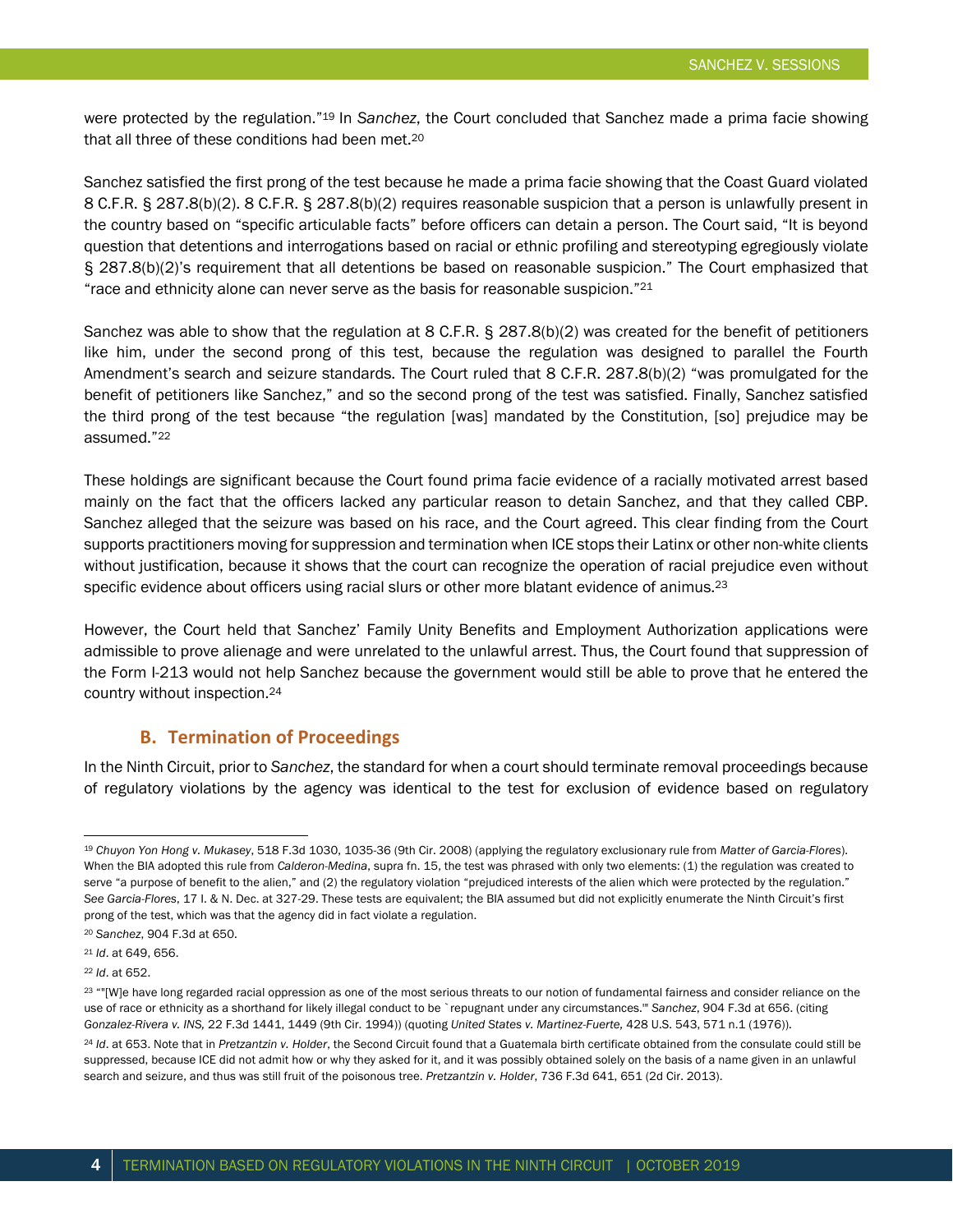violations discussed above.25 In *Sanchez*, the Court slightly modified this test by adopting the standard from a Second Circuit case: *Rajah v. Mukasey*.26 In *Rajah*, the Second Circuit reviewed various regulatory violations by the INS and held that such violations are not grounds for termination "absent prejudice that may have affected the outcome of the proceeding, conscience-shocking conduct, or a deprivation of fundamental rights."27 On the facts in *Rajah*, the Second Circuit ruled that this standard had not been met; the violations were "harmless" and "nonegregious."28

The *Sanchez* Court adopted this language from *Rajah* in modifying the prior test for termination: a petitioner is entitled to termination where "(1) the agency violated a regulation; (2) the regulation was promulgated for the benefit of petitioners; and (3) the violation was egregious, meaning that it involved conscience-shocking conduct, deprived the petitioner of fundamental rights, or prejudiced the petitioner."29

Notably, under this test, the respondent may seek to terminate proceedings if the agency's violation *either*  prejudiced the respondent *or* the violation was egregious. Prior to *Sanchez* adopting this standard, respondents in the Ninth Circuit had to show prejudice in order to terminate proceedings; egregiousness or conscience-shocking conduct were not factored into the analysis.30 According to *Sanchez* (and *Rajah*), either prejudice or egregiousness may justify termination. That means that in cases of egregious violations, the respondent is not required to show prejudice, and likewise a respondent who can show prejudice may not need to show egregiousness. This is a significant win for petitioners who can now seek termination in egregious cases even if they cannot show prejudice resulting from the violations.

As discussed above, Sanchez was able to show that the Coast Guard violated 8 C.F.R. § 287.8(b)(2) and that the regulation was designed for the benefit of petitioners like Sanchez. Unlike *Rajah*, where the Court found the violations 'harmless,' the Ninth Circuit found that Sanchez made a prima facie showing that the Coast Guard egregiously violated 8 C.F.R. § 287.8(b)(2) when they detained him without justification, from which the Court inferred racial discrimination. The Court stood by longstanding precedent that racially motivated arrests are egregious violations,<sup>31</sup> finding that "[t]he violation alleged by Sanchez here is egregious both for its grotesque nature and its patent unlawfulness."32 This satisfies the third prong of the termination test: even though the violation did not prejudice Sanchez' case overall, because ICE had alternative evidence of alienage, racial profiling is per se egregious.33 Following *Sanchez*, petitioners may seek termination of proceedings when ICE or CBP has detained them on the basis of race.

<sup>25</sup> *Calderon-Medina*, 591 F.2d at 531.

<sup>26</sup> *See Rajah v. Mukasey*, 544 F.3d 427, 447 (2d Cir. 2008) (denying termination for regulatory violations that the Court did not find sufficiently egregious).

<sup>27</sup> *Rajah*, 544 F.3d at 448. The *Rajah* Court distinguished between "pre-hearing" violations such as those before them from those in prior Second Circuit precedents that occurred "during a deportation hearing." *Id.* at 546-47. In *Sanchez,* the Ninth Circuit found that violations during a hearing may warrant a new hearing, while egregious pre-hearing violations can only be remedied with termination and entirely new proceedings. *Sanchez*, 904 F.3d at 655.

<sup>28</sup> *Id.*

*<sup>29</sup> Sanchez*, 904 F.3d at 655.

<sup>30</sup> *See Calderon-Medina*, 591 F.2d at 531.

<sup>31</sup> *See Orhorhaghe v. INS*, 38 F.3d 488, 492 (9th Cir. 1994).

<sup>32</sup> *Sanchez*, 904 F.3d at 656.

<sup>33</sup> *Id*. at 656.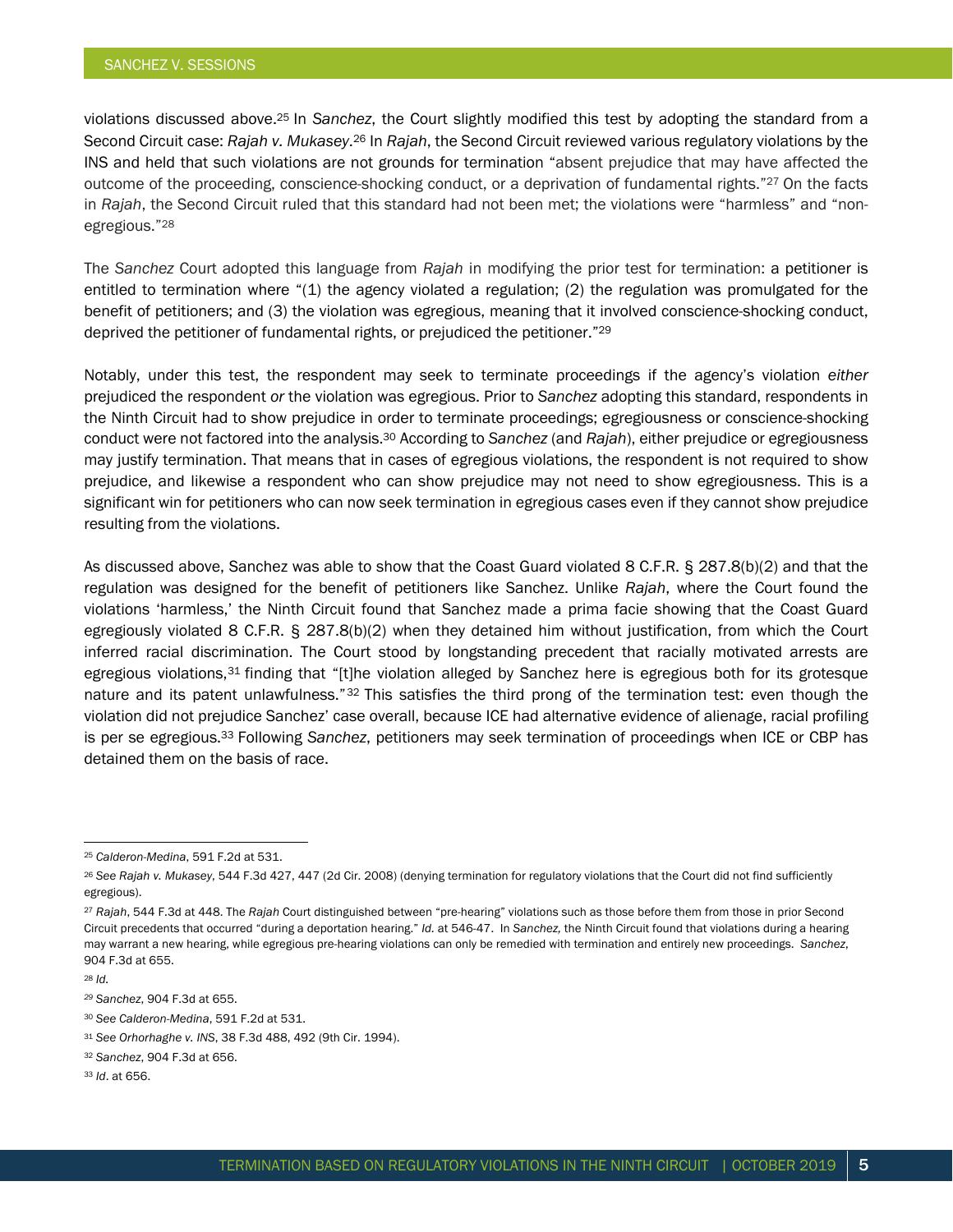The third prong of *Sanchez*' termination test allows for termination if there is an egregious regulatory violation or when the regulatory violation prejudiced the petitioner.<sup>34</sup> In many incidents, egregious regulatory violations will also prejudice the petitioner, most clearly in cases where compliance with the regulation is mandated by the Constitution. <sup>35</sup> But the two categories are not identical. The *Sanchez* holding becomes a helpful tool for practitioners because it allows for termination when the regulatory violation is egregious, even when the petitioner cannot effectively show prejudice.

The *Sanchez* Court found that in this case, suppressing the evidence in response to the agency's violation would not cure the harm that the egregious violation caused, because ICE had alternative evidence. Therefore, termination of the proceedings was the only way to truly cure the harm. The Court concluded that the prima facie showing of an egregious violation justified a remand to the immigration court, to afford the Government the opportunity to rebut the prima facie showing.36

#### **C. Denial of Rehearing en Banc**

The Honorable Judge O'Scannlain of the Ninth Circuit requested a vote to hear *Sanchez v. Sessions* en banc, but the vote failed to pass.<sup>37</sup> Nonetheless, the en banc denial included lengthy arguments from the judges. In defense of the panel decision, Judge Paez said, "slap-on-the-wrist repudiations that permit the agency to pick up where it left off despite racial profiling do little to safeguard individuals in this country from immigration enforcement practices that 'teeter[] on the verge of the ugly abyss of racism.'"<sup>38</sup> The dissent, led by O'Scannlain, claimed that the *Sanchez v. Sessions* termination analysis's "irredeemable flaw is its attempt to cure an illegal arrest—a quintessential Fourth Amendment violation—with a remedy that the Fourth Amendment would never authorize."39 Thus, the dissent claimed that the Fourth Amendment allows for the exclusion of evidence, but does not allow for termination.40 However, this argument did not carry the day.

Practitioners concerned about future rulings from the Ninth Circuit on this question should argue that the Court's decision in *Sanchez* is not curing a Fourth Amendment violation, rather, the Court is curing the harm caused by an egregious violation of a federal regulation, and longstanding precedent in the Ninth Circuit has recognized this remedy.41 This federal regulation is designed to parallel the Fourth Amendment in order to grant immigrants adequate protection from unreasonable searches and seizures. Furthermore, in *Perez Cruz v. Barr*, the Ninth Circuit reiterated its holding from *Sanchez* that seizures without individualized suspicion violate 8 C.F.R. § 287.8(b)(2), and because this regulation is mandated by the Constitution, prejudice is presumed.42

<sup>41</sup> *See United States v. Calderon-Medina*, 591 F.2d 529, 531-32 (9th Cir. 1979) (holding that violation of a regulation may be ground to invalidate a removal order if the regulation serves a purpose of benefit to the respondent and the respondent was prejudiced by the violation).

<sup>42</sup> *Perez Cruz v. Barr*, 926 F.3d 1128, 1145 (9th Cir. 2019) (granting suppression of evidence of alienage obtained by ICE in a workplace raid, where the respondent was seized, handcuffed, and interrogated about his immigration status without any individualized suspicion that he was not a citizen).

<sup>34</sup> *Id*. at 655.

<sup>35</sup> *Garcia Flores,* 17 I. & N. Dec. at 329.

<sup>36</sup> *Id*. at 655-57.

<sup>37</sup> *Sanchez v. Barr*, 919 F.3d 1193, 1194 (9th Cir. 2019). Six justices joined in a dissent of the denial of rehearing en banc.

<sup>38</sup> Barr, 919 F.3d at 1196 (Paez, J., concurring) (quoting *Maldonado*, 763 F.3d at 174 (Lynch, J., dissenting)).

<sup>39</sup> *Id*. at 1198.

<sup>40</sup> *Id*.